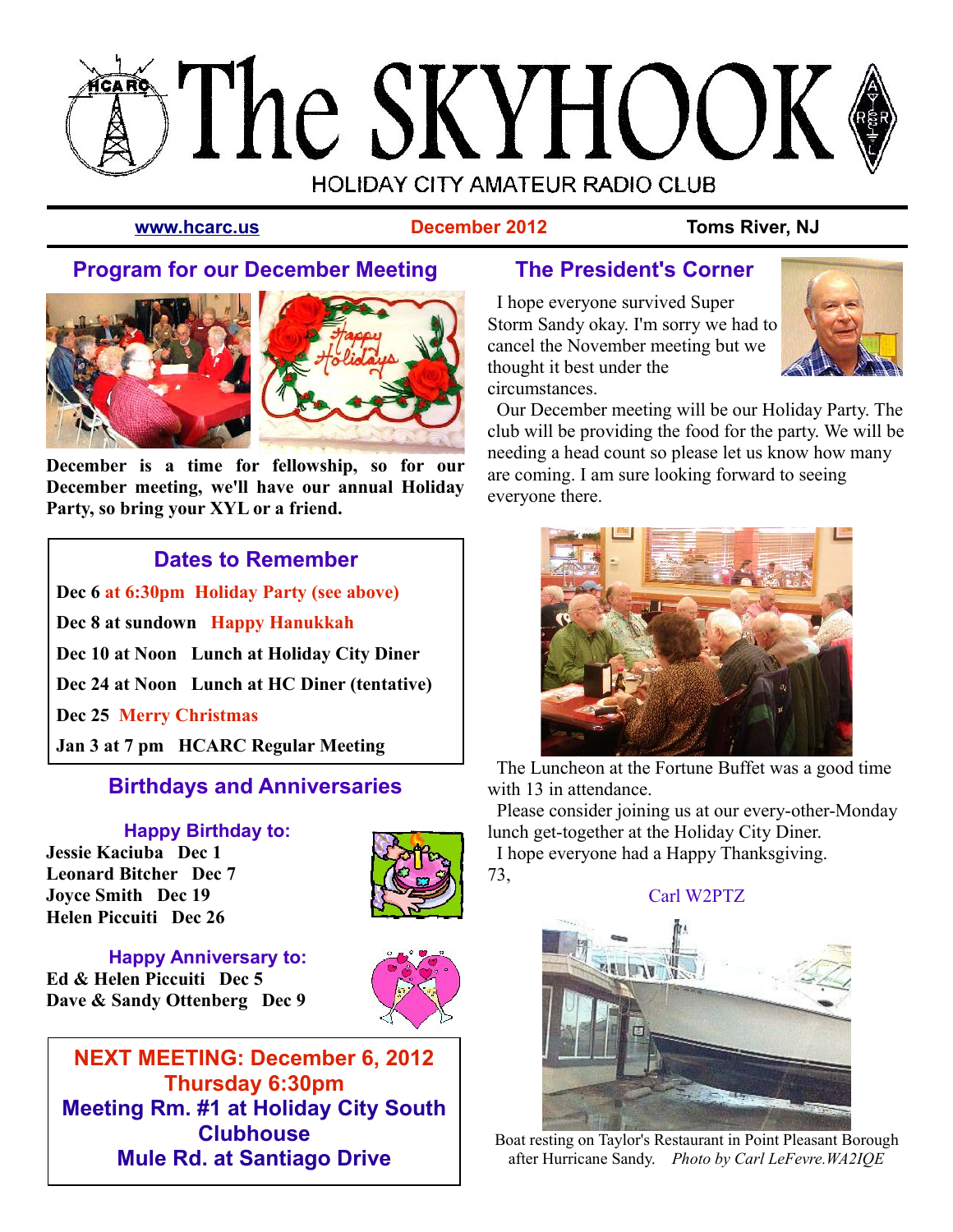#### **FCC Asks for Comments on Several Proposed Changes**

**"The Commission proposes to amend the amateur radio service rules to grant examination credit for expired and beyond-the-grace-period for renewal amateur radio operator licenses; to shorten the grace period during which an expired amateur license may be renewed to 180 days; to revise the time a call sign is not available to the vanity call sign system correspondingly; and to reduce to two the number of volunteer examiners needed to administer an amateur license examination. This document also asks for comment on amending the rules to permit remote test administration, and proposes to amend the amateur radio service rules to allow amateur stations to transmit certain additional emission types." -FCC**

#### **Comments must be filed by December 24.**

The full text is available at: www.federalregister.gov/articles/2012/10/24/2012-26201

You may submit comments, identified by WT Docket No. 12- 283; FCC 12-121, by any of the following methods:

- (1) Federal eRulemaking Portal: http://www.regulations.gov. Follow the instructions for submitting comments. In completing the transmittal screen, commenters should include their full name, U.S. Postal Service mailing address, and the applicable docket or rulemaking number.
- (2) Federal Communications Commission's Web Site: http://www.fcc.gov/cgb/ecfs/. Follow the instructions for submitting comments. Commenters filing through the ECFS can submit comments as an electronic file via the Internet to http://www.fcc.gov/e-file/ecfs.html.
- (3) Commenters may also submit an electronic comment by Internet email. To get filing instructions for email comments, commenters should send an email to  $ecs@fcc.gov$ , and should include the following words in the body of the message, "get form." Commenters will receive a sample form and directions in reply.
- (4) People with Disabilities: Contact the FCC to request reasonable accommodations (accessible format documents, sign language interpreters, CART, etc.) by email: FCC504@fcc.gov or phone 202-418-0530 or TTY: 202- 418-0432.
- (5) Commenters may file comments by filing paper copies. Standard legal format is strongly recommended.

#### HCARC Official Badge Ordering

The club's official badge maker is the Capital Engraving Co. in Longview, WA. To order a badge, simply call Capital at 1-800- 628-4985 after 1PM M-F. All that is required is to give your call and first name and your mail address. Use your credit card to pay. Cost is \$12.50 plus \$2 S&H. Al Ross WA7UQE will take care of you and create an official logo and club name on your personal badge.

#### *Our VE Crew*

Murray KD2IN, John K2JWH, Ed, W1EAP, Larry K2QDY, Jamie W2QO, John KQ4WR, Stan KB2PD, Steve N2WLH, Kevin W2FA, Ed WA2NDA, Walter KC2LFD.

*License exams are given on the second Wednesday of each month at Holiday City South Clubhouse, Bldg A, which is at the corner of Mule Rd. and Santiago Dr.* Directions: Go to Mule Rd. and to the corner of Santiago Dr. Turn into Santiago Dr., then right into the parking lot in front of the pool. Enter bldg. On right

#### **CLUB COMMITTEES**

*Refreshments:* Ed Baronowski *[www.hcarc.us](http://www.hcarc.us/) Webmaster:* Steve N2WLH, Carl W2PTZ *Publicity:* Ed W1EAP *Programs:* Murray KD2IN *Sunshine:* Dave WA2DJN *Field Day:* Larry K2QDY *VE Sessions:* Larry K2QDY & the crew *Skyhook:* John Roberts KQ4WR *Fund Raising:* vacant *Membership:* Murray KD2IN

#### HOLIDAY CITY AMATEUR RADIO CLUB Toms River, New Jersey

|                        | Web Site www.hcarc.us |                    |                |
|------------------------|-----------------------|--------------------|----------------|
| President              | Carl Lee              | W2PTZ              | 732 237-2421   |
| Vice President         | vacant                |                    |                |
| Secretary              | John Hann             | K <sub>2</sub> JWH | 609 660 - 0985 |
| Treasurer              | Larry Puccio          | K <sub>2</sub> ODY | 732 349-2950   |
| <b>Executive Board</b> | John Roberts          | KO4WR              | 732-350-1162   |
| Executive Board        | Ed Picciuti           | W1EAP              | 732 736-0955   |
| Executive Board        | Don Smith             | W2III              | 732 505-4821   |
| <b>W2HC</b> Trustee    | Don Smith             | W2III              | 732 505-4821   |
|                        |                       |                    |                |

Membership is open to all interested persons. Ham license is not required. Dues are \$20.00 per year, payable Jan  $1<sup>st</sup>$ . Members joining during the year will have the dues prorated. Family membership \$30.00. ----------------------------------------------------------

Meetings are held on the first Thursday of every month, at 7:00 pm. Location: Meeting Room #1 in the Holiday City South Clubhouse. Directions: Go to Mule Rd. and to the corner of Santiago Dr. Turn into Santiago Dr., then into the parking lot in front of the pool. Enter bldg. On right.

--------------------------------------------------------- The SKYHOOK is published monthly. Editor and Publisher: John Roberts KQ4WR phone: 732 350-1162 E-mail [KQ4WR@arrl.net](mailto:KQ4WR@arrl.net) Send all newsletter items to: John Roberts 7 Lincoln Ct. Whiting, NJ 08759-1505, or e-mail [KQ4WR@arrl.net](mailto:KQ4WR@arrl.net)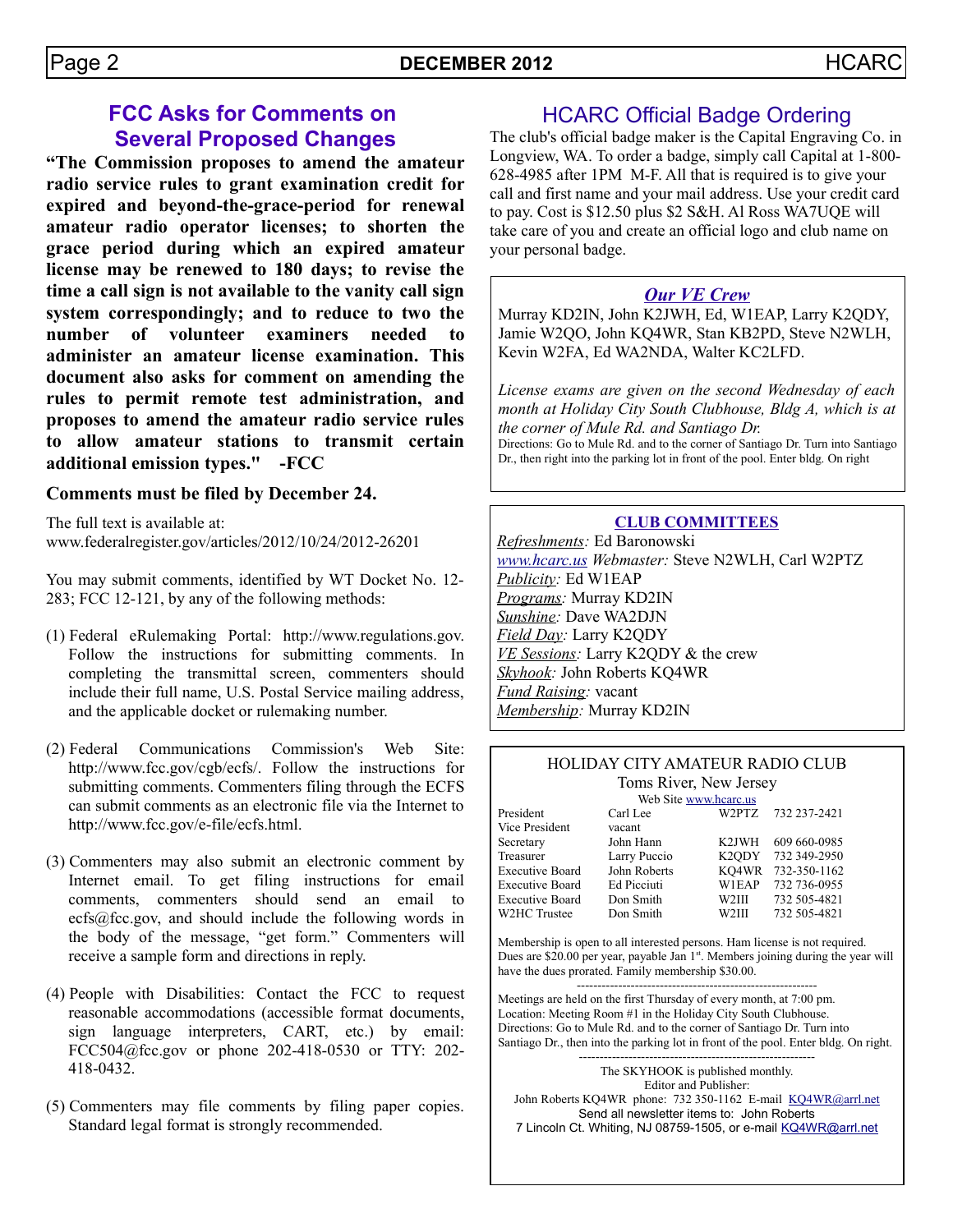#### HCARC **DECEMBER 2012** Page 3

#### **When Disaster Strikes**



Larry Puccio K2QDY and Bob Murdock WX2NJ *Photo by Nancy Murdock* Hurricane Sandy *By Larry Puccio, K2QDY*

The weather forecasts continued to report that a super storm was going to hit the shore of New Jersey. The eye of the storm came ashore near Atlantic City. The storm's width was almost 500 miles across which caused damage up through Long Beach Island, Seaside Heights, Seaside Park, Lavallette, Normandy Beach, Bay Head, Point Pleasant Beach, Brick and many, many other communities.

Sandy brought with it winds of up to 70 miles per hour and heavy rain. All of the beach front communities were advised to evacuate, so those people needed a place to stay. As a result the Red Cross opened two shelters: the Toms River North High School and Southern Regional High School (SRHS) located near Barnegat.

On Monday morning, October 29<sup>th</sup> Bob Murdock, ARES manager activated the ARES group and asked for volunteers to support the shelters. Mona Kushner, WA2AJL, who needed to evacuate from Long Beach Island, went to SRHS. Bob Murdock went to the shelter Monday morning to set up the two meter radio equipment. Larry Puccio, went to the shelter located at the Toms River North High School, where he set up a similar station. The equipment was provided by the ARRL, and consisted of a tripod to support a two meter collinear vertical antenna, two 50' lengths of coax cable, a power supply, and an ICOM radio. Directing the operation was the Ocean County Emergency Operations Center (EOC), with Pete Clausen K3PMC, Pete Genneken K2PSG, Jim Li Muli W2YG and Carl Lee W2PTZ manning the equipment at that location.

Two repeaters were used for the communications links 146.835 MHZ and 145.170 MHZ. These frequencies, the offset and the PL tones were programmed into the radios. Additionally a simplex frequency was stored, as well as the Mount Holly National Weather Center frequency.

Messages were sent back and forth from the shelters to the EOC, and between the shelters. The Toms River North shelter housed more than 400 people, while the Southern Regional High School had a smaller number of people.

The messages consisted of asking for supplies, could people be sent to the other shelter, is transportation available, can additional cots be spared, and other requests such as placing calls to family members to verify their safety, or has the power been restored to various neighborhoods.

Twelve hour shifts were established with Larry Puccio working 7:00 AM to 7:00 PM, and Bob Murdock taking the 7:00 PM to 7:00 AM shift at the Toms River North shelter. Bob's wife, Nancy, stayed with him for the night shift and acted as a runner. On the weekend, Keith Yodice KC2OON and George Murdock KC2MTF, shared the shifts. At the SRHS, Mona stayed with the radio the full 24 hours, and was relieved on the weekend by Phil Bakelaar KC2SPK.

The operation was suspended on Sunday evening. At that time it was unclear if the shelters would remain open, or would the people be transferred to other locations. The State Governor had indicated the children needed to return to school.

All in all it was a very interesting and educational assignment, and once again suggested that being prepared for an emergency is a necessity.